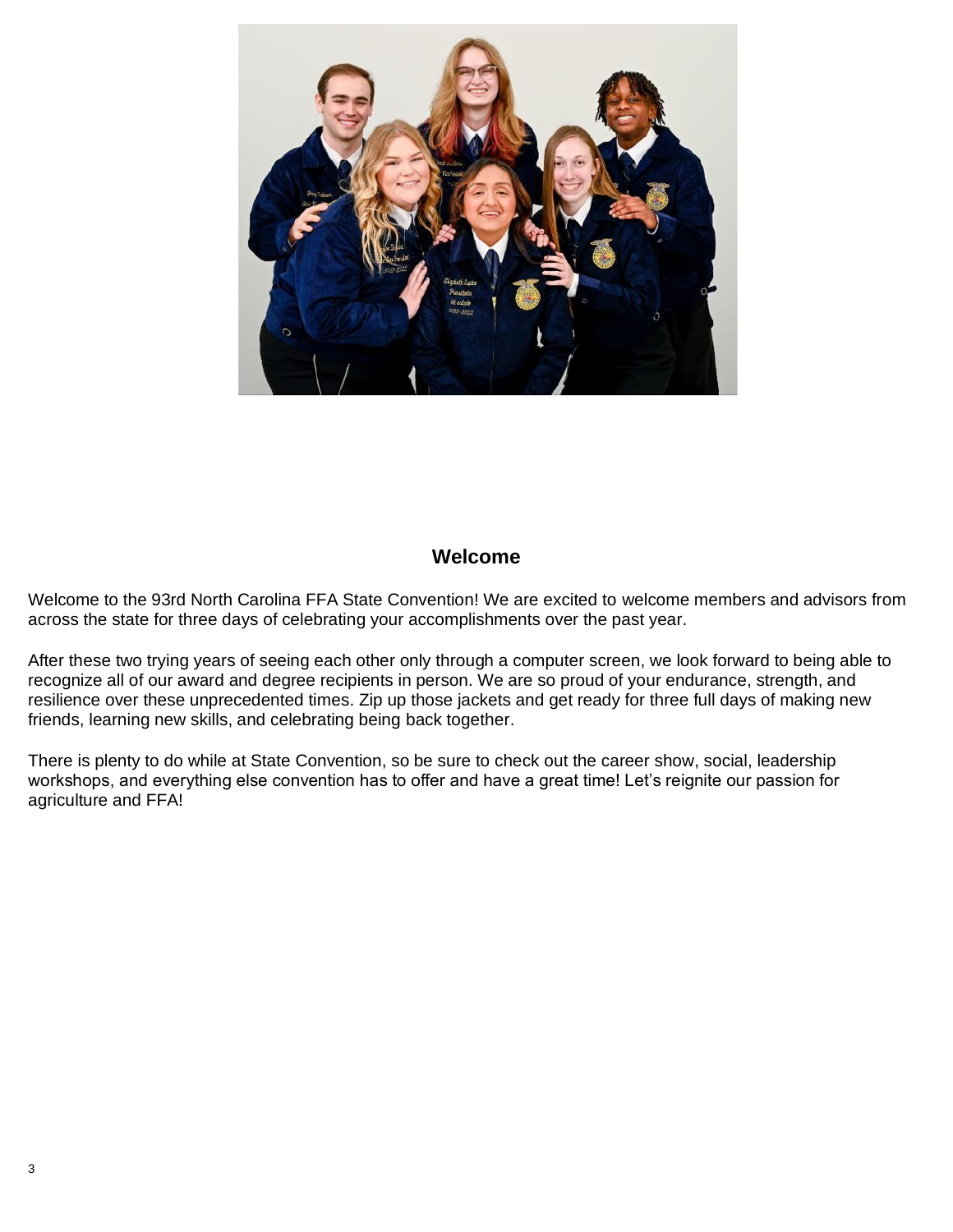**Tuesday, June 21, 2022 9:00 am – 7:00 pm Convention Registration** Main Lobby of the Raleigh Convention Center (Advisors Only)

**9:00 am – 7:00 pm Chapter Delegate Registration** Main Lobby of the Raleigh Convention Center (Advisors MUST register their delegate name)

**10:00 am – 5:00 pm Career Show & Expo Opening** Exhibit Hall C

**10:00 am – 5:00 pm Alumni Store Open** Main Lobby

--------------------------------------------------------------------

**11:30 am Ballrooms A, B, & C Open for First General Session Seating Pre-session Activities**

**12:00 pm – 5:00 pm Alumni Silent Auction** Main Lobby

# **12:00 pm**

**First General Session**

**Raleigh Convention Center, Ballrooms A, B, & C** *(All award winners should be in reserved seating on the left-hand side of the convention hall 20 minutes prior to the session start.)*

## **The First General Session is sponsored by**



**Opening Ceremony** State FFA Officers

**Posting of Colors** NC Forest Service Honor Guard

**National Anthem** Paige King Johnson Got to be NC Agriculture Ambassador

**Reflection** Chloe Hobbs 2020-2021 State FFA President

**Greetings** Joshua Bledsoe State FFA Advisor State Agricultural Education Leader

**Sponsor Remarks** Mr. Jimmy Gentry, President North Carolina State Grange

**Greetings** North Carolina State Grange Youth Team

## **Membership Growth Awards**

**Recognition of Previously Held Career Development Event Winners** Agricultural Education -*Dr. Wendy Warner*

Agricultural Sales – Senior Division -*North Carolina State Grange*

Agricultural Sales – Junior Division -*North Carolina State Grange*

Dairy Evaluation – Senior Division -*North Carolina Dairy Youth Foundation*

Dairy Evaluation – Junior Division *-North Carolina Dairy Youth Foundation*

Dairy Handlers -*North Carolina Dairy Youth Foundation*

Envirothon/Environmental & Natural Resources

Farm Business Management – Senior Division -*Andy VonCanon & Brittany Whitmire*

Farm Business Management – Junior Division -*Andy VonCanon & Brittany Whitmire*

Horse Evaluation – Senior Division -*North Carolina Horse Council*

Horse Evaluation – Junior Division -*North Carolina Horse Council*

Hunter Safety

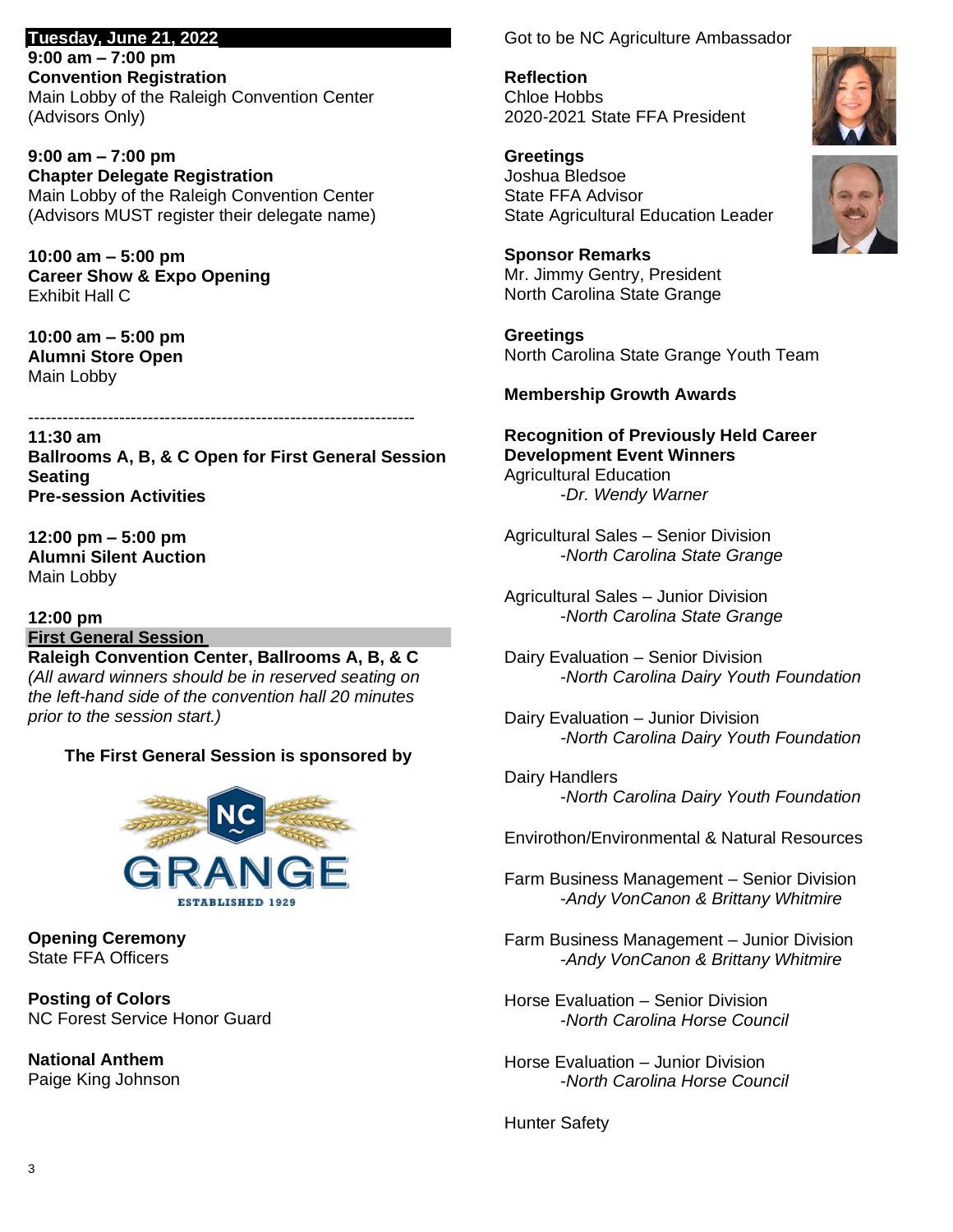**Retiring Address "Give Your Heart"** Ray Lisenby State FFA Vice President



## **Continuation of Previously Held Career Development Events**

Land Judging – Senior Division -*Duke Energy -Soil Science Society of North Carolina -Farm Credit Associations of North Carolina*

Land Judging – Junior Division -*Duke Energy -Soil Science Society of North Carolina -Farm Credit Associations of North Carolina*

Livestock Evaluation – Senior Division *-North Carolina Cattlemen's Association -Wilkes Community College-Animal Science*

Livestock Evaluation – Junior Division *-North Carolina Cattlemen's Association* -*Wilkes Community College-Animal Science*

Marketing Plan *-Corn Growers Association of North Carolina*

Middle Grades Exploring Biotechnology

Middle Grades Exploring Biotechnology - Quiz Bowl

Middle Grades Prepared Public Speaking

Middle Grades Ritual & Parliamentary Procedure

## Poultry Evaluation

-*Barnhardt Farms -North Carolina Egg Association -Perdue -Wilkes Community College-Poultry Management -Zoetis*

Tractor Driving *-Eastern NC IH Club -Kubota Tractor* -*Southern Shows*

Truck Driving *-Capital Chevrolet* -*Southern Shows*

Veterinary Science

**Keynote Address** Michelle Miller The "Farm Babe"



**Closing Ceremony** State FFA Officers -------------------------------------------------------------------

## **12:30 pm – 1:00 pm**

**Agricultural Mechanics CDE** – Registration Vernon Malone College and Career Academy 2200 S. Wilmington St., Raleigh, NC 27603 (Must provide your own transportation)

## **1:00 pm Agricultural Mechanics CDE**

Vernon Malone College and Career Academy 2200 S. Wilmington St., Raleigh, NC 27603 (Must provide your own transportation)

## **3:00 pm - 4:30 pm**

**T.R.E.E** Teacher Recruitment and Exploration Event Room 304 (Pre-registration required)

**3:00 pm - 5:00 pm Post-Secondary Opportunities Fair** Admissions and Recruitment Room 402 (Floating)

**3:30 pm Parliamentary Procedure CDE Written Exam** Ballrooms A, B, & C

**3:30 pm Meats Evaluation CDE Written Exam** Ballrooms A, B, & C

**3:30 pm Chapter Delegate Check-In** South Hallway

**4:00 pm Delegate Committee Work** Growing Leaders – Room 302A

Building Communities – Room 302B

Strengthening Agriculture – Room 302C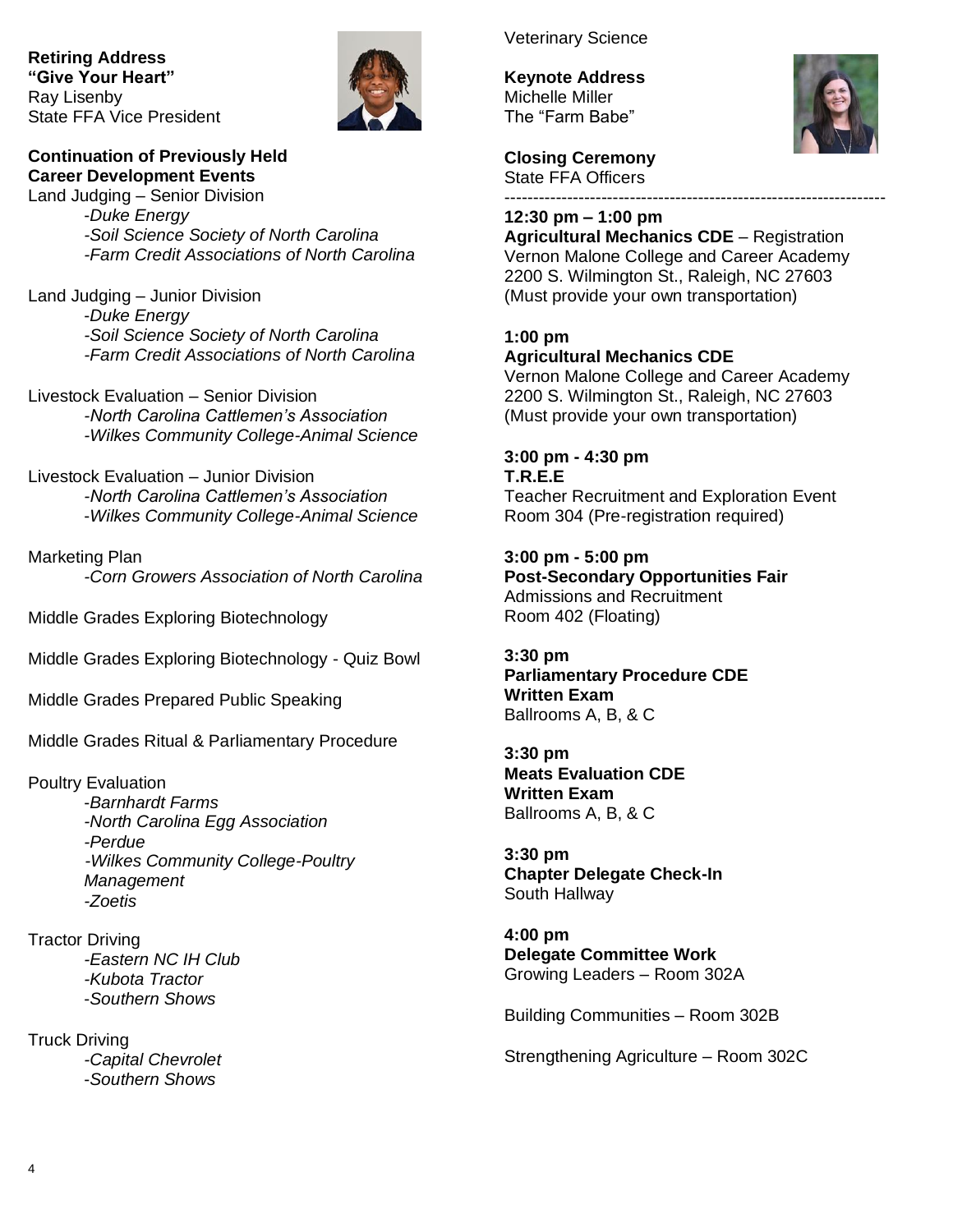## **4:00 pm**

State Star Interviews Star Farmer/Agriscience Room 205 Star Placement/Agribusiness Room 204

#### -------------------------------------------------------------------- **6:00 pm**

**Ballrooms A, B, & C Open for Second General Session Seating**

**6:15 pm Teach Ag Ed Signing Event**

#### **7:00 pm**

#### **Second General Session**

**Raleigh Convention Center, Ballrooms A, B, & C** *(All award winners should be in reserved seating on the left side of the convention hall 20 minutes prior to the session start.)*

## *The Second General Session is sponsored by North Carolina FFA Alumni & Supporters*



**Opening Ceremony** State FFA Officers

**Sponsor Remarks NC FFA Alumni** Greetings/Recognition Justin Preddy, NC FFA Alumni Council President -Alumni Grant Recipients and Award Winners

## **Recognition of State Officer Candidates**

#### **Recognition of American Degree Candidates**

**Retiring Address "Every Little Thing"** Samantha Ritch State FFA Vice President



# **State FFA Degree Ceremony**

-*Ernest Ellis Trust Fund Endowment*

**Closing Ceremony** State FFA Officers

#### State Degree Reception

Immediately following the Second General Session until 9:30 pm Room 402 (For State Degree Recipients only) -Sponsored by the North Carolina FFA Alumni and Supporters

#### **Wednesday, June 22, 2022**

*Special Note: All Career Development Events, Leadership Workshops, and Activities are located at the Raleigh Convention Center unless otherwise noted in this program.*

## **7:30 am**

**Forestry** – Registration White Deer Park, Garner (Must provide your own transportation)

**7:30 am Milk Quality & Products** – Registration Upper Level Exhibit Hall B

**8:00 am Forestry** White Deer Park, Garner (Must provide your own transportation)

## **8:00 am**

**Agricultural Tools & Materials** – Registration Upper Level Exhibit Hall B

**8:00 am Milk Quality and Products** Exhibit Hall B

**8:00 am Creed** Room 202, 203

**8:00 am Prepared Public Speaking Finals** Room 204, 205

**8:00 am Extemporaneous Public Speaking** Room 302B, 302C, 303

**State Star Awards** State Star Farmer State Star in Agribusiness State Star in Agriscience State Star in Agricultural Placement

**Keynote Address "Finding Fulfillment through Joy"** Jackson Sylvester 2021-2022 National FFA Secretary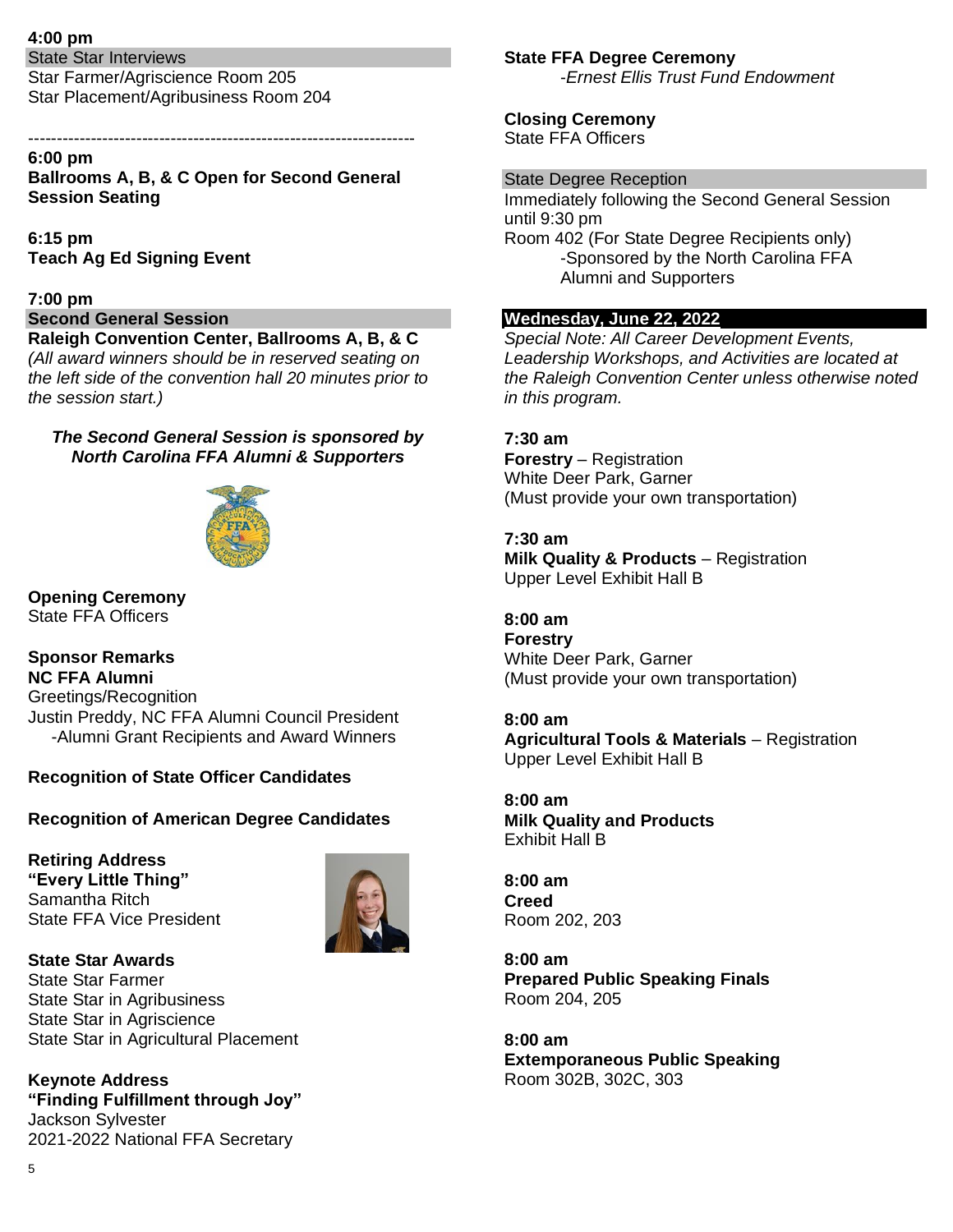**8:00 am Job Interview** Room 206

**8:00 am – 7:00 pm Alumni Store & Silent Auction Open** Main Lobby

**8:30 am Agricultural Tools & Materials**  Exhibit Hall B

**8:30 am Parliamentary Procedure Competition** Room 301A, 301B, 302A

**9:00 am Floriculture** – Orientation Ballrooms A, B, C

**9:00 am Introduction to Horticulture** – Orientation Ballrooms A, B, C

**9:00 am Nursery Landscape** – Orientation Ballrooms A,B,C

**9:00 am – 5:00 pm Career Show & Expo Open** Exhibit Hall C

**9:00 am – 4:00 pm Farm Credit Teachers' Lounge Open** Room 402

**9:00 am Leadership Workshop – Ag Advocacy** Michelle Pace Davis Room 304

**10:00 am Leadership Workshop – "Leadership Circus"** Jackson Sylvester Room 304

**10:00 am Gator Wars** – Qualifying Round Exhibit Hall A

**10:00 am Meats Evaluation and Technology** – Registration Upper Level Exhibit Hall B

**10:30 am Meats Evaluation and Technology** Exhibit Hall A

**11:00 am Leadership Workshop - Chapter Officer Base Camp** NC FFA State Officers Room 304

**11:00 am Agricultural Communications** Room 201

**11:30 am Agronomy –** Registration Upper Level Exhibit Hall B

**12:00 pm Agronomy**  Exhibit Hall B

**12:30 pm Leadership Workshop – "Beaching with True Leaders"** Jackson Sylvester Room 304

**1:00 pm National Convention Delegate Interviews** Room 205

**1:00 pm Quiz Bowl** Ballrooms A, B, C

**1:00 pm Food Science and Technology** – Registration Upper Level Exhibit Hall B

**1:00 pm Gator Wars Finals and Career Opportunity Presentations**  Exhibit Hall A *- Hosted by the John Deere FFA Alumni Affiliate*

**1:30 pm Food Science and Technology** Exhibit Hall B

**1:30 pm Leadership Workshop - Personal Growth** NC FFA Past State Officers Room 304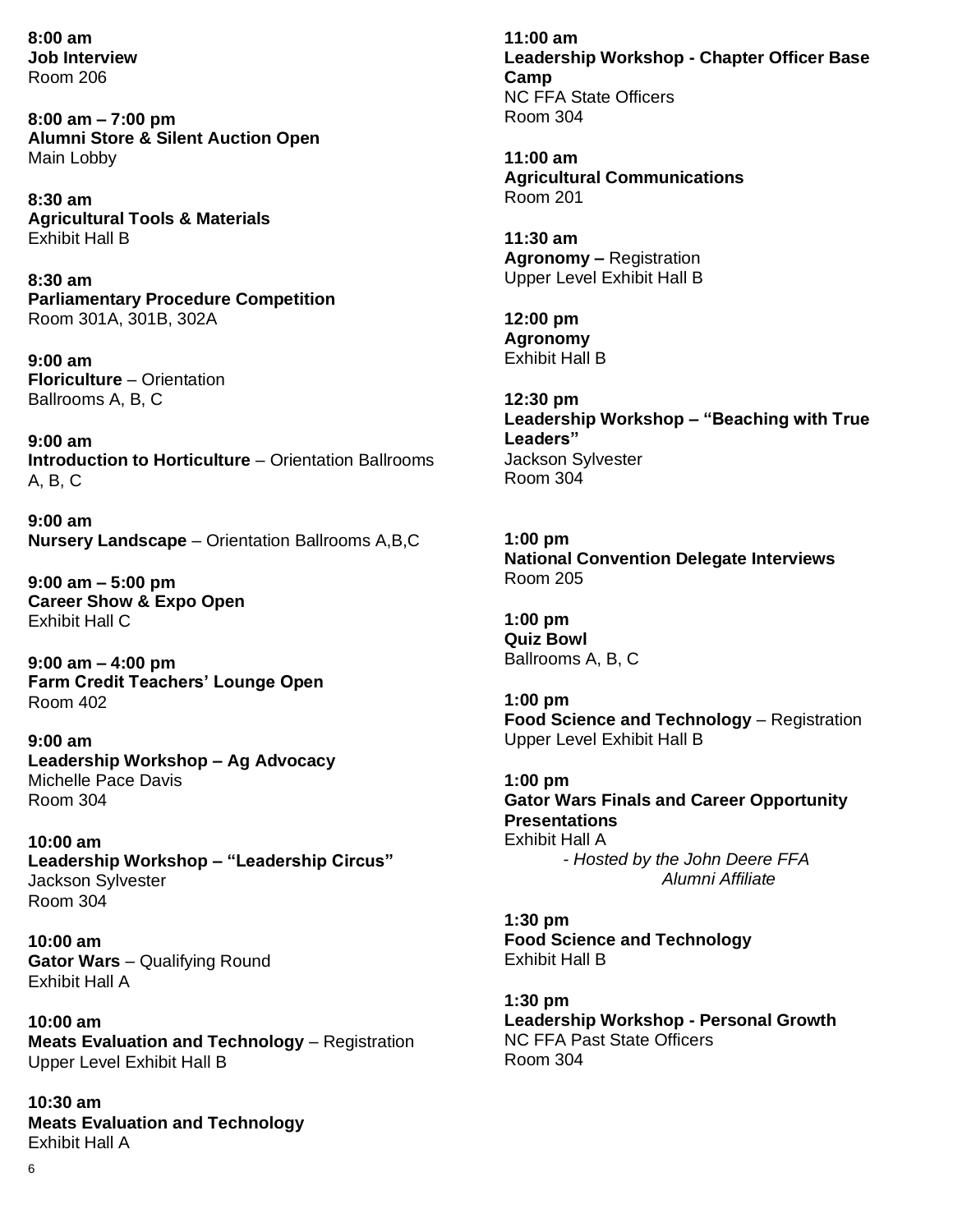**2:00 pm Agricultural Issues** Room 206

**2:00 pm Agriscience Fair** Mezzanine Level --------------------------------------------------------------------

**3:30 pm Ballrooms A, B, & C Open for Third General Session Seating Pre-session Activities**

#### **4:00 pm**

Third General Session

**Raleigh Convention Center, Ballrooms A, B, & C** *(All award winners should be in reserved seating on the left-hand side of the convention hall 20 minutes prior to the session start.)*

#### *The Third General Session is sponsored by*



**Opening Ceremony** State FFA Officers

**Sponsor Remarks**

Farm Credit Associations of North Carolina

#### **Greetings**

Taylor Hall, Secretary-Treasurer North Carolina State 4-H Council

## **Recognition of NC FFA Scholarship Recipients**

Alpha Gamma Rho Michael E. Bayne Memorial **Scholarship** Charles Messer Beef Scholarship Cy Vernon FFA Endowment Scholarship G&R Farms Scholarship NCSU CFFA Endowment Scholarship

#### **Recognition of SLC Scholarship Recipients**

-*Alamance, Guilford, & Orange Young Farmers & Ranchers -F.T. Willey Memorial -George R. Edwards Memorial*

## **Recognition of WLC Scholarship Recipients**

*-Bryan Family Endowment -Cargill -North Carolina FFA Alumni Association*

## **Recognition of Middle Grades SAE Award Winners**

**Recognition of Proficiency Award Winners** Agricultural Communications -*UMO Collegiate FFA*

Agricultural Education -*Julie Howard & Camber Howard Starling*

Agricultural Mechanics Repair and Maintenance - Placement -*Abilene Machine*

- *-Johnny Jessup*
- *-North Lenoir FFA Alumni*

Agricultural Processing *-North Carolina Dairy Youth Foundation*

Agricultural Sales - Placement *-Brian Wood* -*North Carolina State Grange*

Agricultural Services -*Jennifer Broadwell & Stefanie Goblet*

Beef Production - Entrepreneurship *-Walker Production Agriculture, LLC*

Beef Production - Placement -*North Carolina Cattlemen's Association*

Diversified Agricultural Production -*Walker Production Agriculture, LLC -Sanderson Farming*

Diversified Horticulture -*In memory of Mack Edwards by Gerald & Joan Barlowe*

Diversified Livestock Production -*Derrick & Carmen Bracey*

Equine Science - Placement -*North Carolina Horse Council*

**Retiring Address "The Reason"** Sarah Landers State FFA Vice President

**Continuation of Proficiency Award Winners** Forage Production -*McLain Farms*

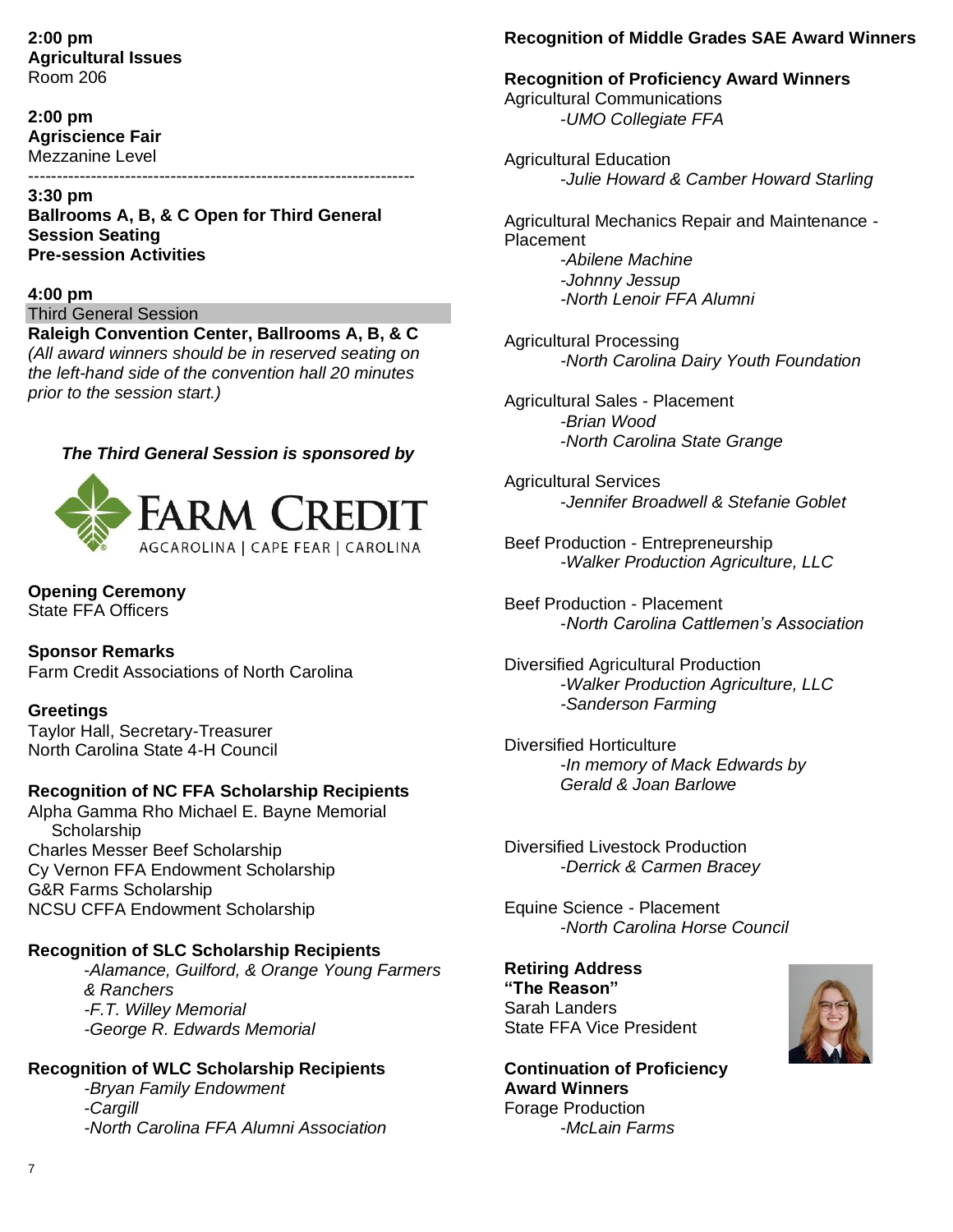Forest Management and Products -*Jimmy Roberts -Kara & Peyton Holland*

Fruit Production -*Cy Vernon -Pace Family Farms*

Goat Production -*Kay Jones*

Grain Production -*Joy Morgan Fleming & Rob Fleming -McLain Farms*

Landscape Management -*John Deere -Soil Science Society of North Carolina*

Nursery Operations -*Glenn Howell*

Poultry Production -*Sanderson Farms -Wayne Community College -Rose Acre Farms*

Sheep Production -*Allison & Brent Jennings*

Small Animal Production and Care -*Care First Animal Hospital, Dr. Joe Gordon*

Specialty Animal Production *-Jones & Lisa Loflin*

Specialty Crop Production *-North Carolina Soybean Producers Association*

Swine Production - Entrepreneurship -*Hog Slat, Inc.*

Turfgrass Management -*John Deere -Vandemark Farms -Wayne Community College*

Vegetable Production -*The Honorable Representative James H. Langdon, Jr.*

Veterinary Science -*Care First Animal Hospital, Dr. Joe Gordon* Wildlife Production and Management -*Ducks Unlimited*

**Closing Ceremony** State FFA Officers --------------------------------------------------------------------

**5:30 pm – 6:30 pm Friends of NC FFA Reception** *(Invitation only – RSVP Required)*  $Room\,402$ 

**6:00 pm Alumni Live Auction**  Main Lobby

--------------------------------------------------------------------

**6:30 pm Ballrooms A, B, & C Open for Fourth General Session Seating**

**7:00 pm Fourth General Session**

**Raleigh Convention Center, Ballrooms A, B, & C** *(All award winners should be in reserved seating on the left-hand side of the convention hall 20 minutes prior to the session start.)*

## **The Fourth General Session is sponsored by North Carolina Farm Bureau**



**Opening Ceremony** State FFA Officers

**Sponsor Remarks** Mr. Shawn Harding, President North Carolina Farm Bureau

**Recognition of North Carolina FFA Foundation Advisory Board**

**Recognition of Lifetime Achievement Honoree** Mr. Larry Wooten

**Recognition of Premier Partner Award** Gregory Poole - CAT

**Gator Wars Recognition** *-Hosted by John Deere*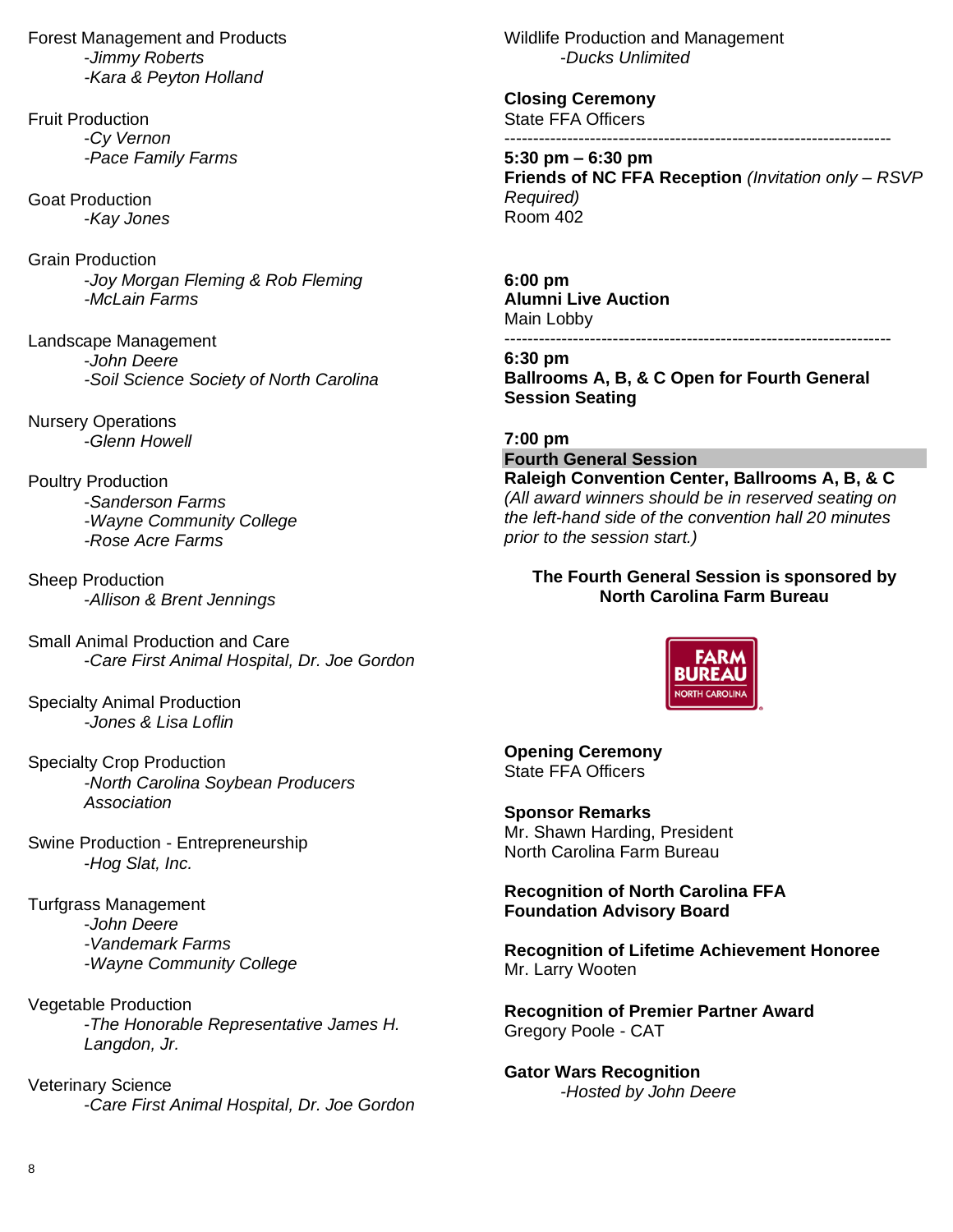## **Quiz Bowl Recognition**

**Retiring Address "Believe in the Underdog"** Gray Palmer State FFA Vice President



**Recognition of Schools, Advisors, & Mentors of State FFA Officers**

**Past State Officer Recognition**

**Honorary State FFA Degree Ceremony**

**Closing Ceremony** State FFA Officers --------------------------------------------------------------------

**Convention Social** Immediately following the Fourth General Session until 10:30 pm Exhibit Hall B Featuring Paige King Johnson



**Thursday, June 23, 2022 7:00 am Ballrooms A, B, & C Open for Business Session**

**7:30 am Delegate Business Session I Ballrooms A, B, & C** (Registered delegates only)

**8:30 am Ballrooms A, B, & C Open for Fifth General Session Seating Pre-Session Activities**

## **9:00 am**

**Fifth General Session**

**Raleigh Convention Center, Ballrooms A, B, & C** *(All award winners should be in reserved seating on the left-hand side of the convention hall 20 minutes prior to the session start.)*

## **The Fifth General Session is sponsored by**



## **Chatham, Cumberland, Lee, Moore, Rockingham, and Stokes County Farm Bureaus**

**Opening Ceremony** State FFA Officers

**Greetings** Superintendent Catherine Truitt

**Sponsor Remarks** County Farm Bureaus

**Recognition of North Carolina FFA Retiring Board of Directors**

**Recognition of National Chapter Award Winners**

**Recognition of 2022 National Convention Delegates**

#### **Recognition of Agriscience Fair Winners**

- *- Syngenta*
- *Naderman Career Development Event Fund*

## **Retiring Address "Use Your Voice"** Haylee Davis State FFA Vice President



**Recognition of Plant Science CDE Winners** Agronomy -*Clifton Seed Company*

**Floriculture** -*North Carolina State Florists Association*

#### Forestry

-*David & Beverly Harris -NCSU College of Natural Resources -Wayne Community College*

Introduction to Horticulture

Nursery/Landscape -*North Carolina Nursery & Landscape Association -Wilkes Community College*

## **Recognition of Agricultural Mechanics CDE Winners**

Agricultural Mechanics -*In honor of Tom Bowman by Kevin Franklin*

C.V. Tart Agricultural Tools and Materials -*C.V. Tart FFA Endowment -Universal Technical Institute*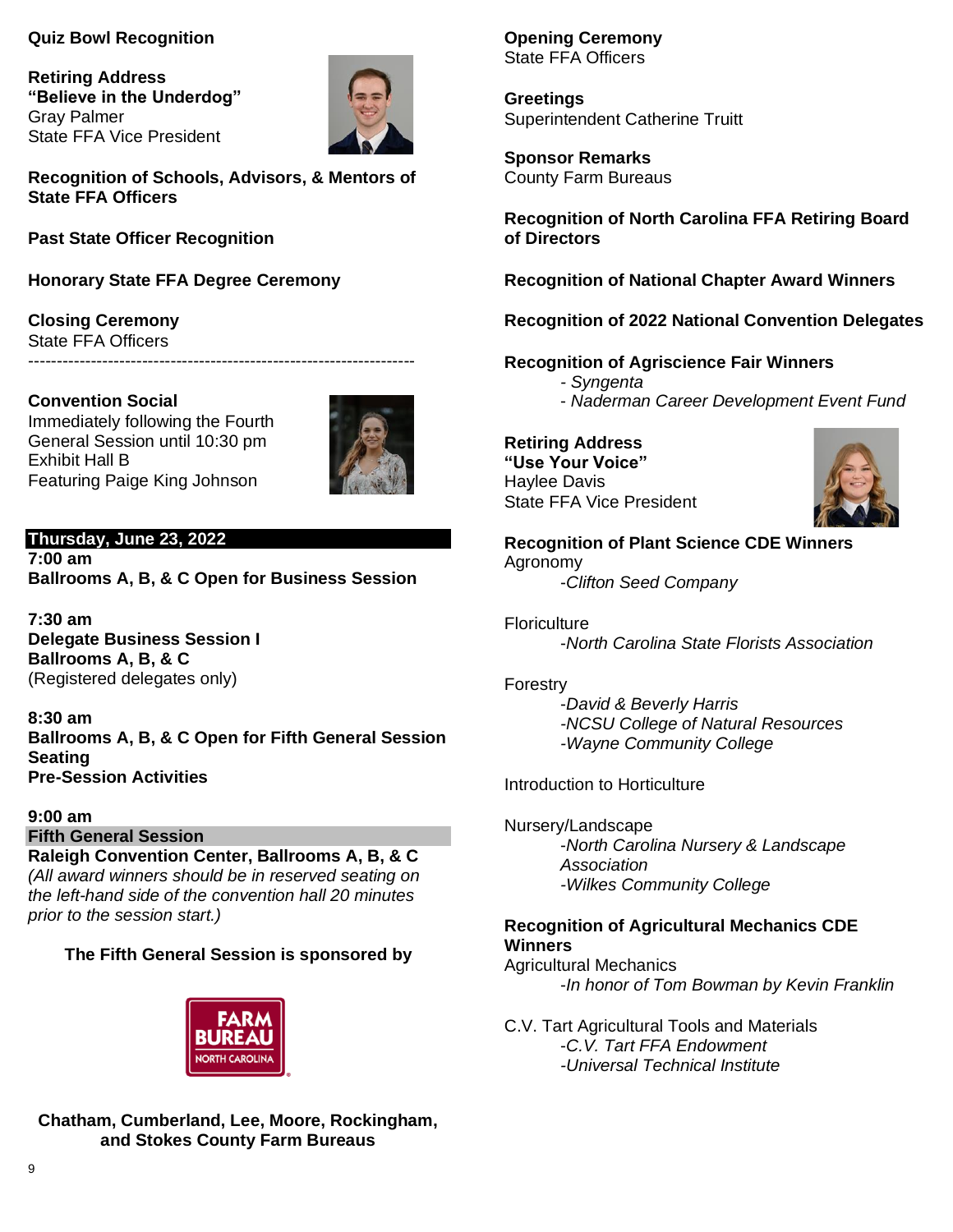#### **Closing Ceremony** State FFA Officers

--------------------------------------------------------------------

## **10:30 am Ballrooms A, B, & C Open for Sixth General Session Seating**

#### **11:00 am**

## **Sixth General Session**

**Raleigh Convention Center, Ballrooms A, B, & C** *(All award winners should be in reserved seating on the left-hand side of the convention hall 20 minutes prior to the session start.)*

## **The Sixth General Session is sponsored by**



**Opening Ceremony** State FFA Officers

**Greetings** Chief Deputy David Smith North Carolina Department of Agriculture

**Session Sponsor Remarks BASE** 

## **Recognition of Food Science CDE Winners**

Food Science and Technology -*Corn Growers Association of North Carolina*

Meats Evaluation and Technology -*Micro Summit Processors*

Milk Quality & Products -*North Carolina Dairy Youth Foundation*

**Retiring Address "Si Se Puede"** Elizabeth Espino State FFA President



**Recognition of Leadership CDE Winners** Agricultural Communications

Agricultural Issues -*North Carolina Farm Bureau* Extemporaneous Public Speaking -*North Carolina Farm Bureau -University of Mount Olive*

## Job Interview

Ritual & Parliamentary Procedure -*Care First Animal Hospital, Dr. Joe Gordon*

Prepared Public Speaking -*Bruce & Judy Miller*

Jim Graham FFA Creed

**Presentation of FFA Creed by State Winner**

**Recognition of Parents of State FFA Officers**

**Delegate Business Session II**

**FFA Year in Review**

**Recognition of 2021-2022 State FFA Officers** Carmen Bracey, State FFA Coordinator

**State Officer Nominating Committee Report**

## **Election and Installation of 2022-2023 State FFA Officers**

*-New State Officer jackets are sponsored by Andy VonCanon & Brittany Whitmire*

**Closing Ceremony** 2022-2023 State FFA Officers

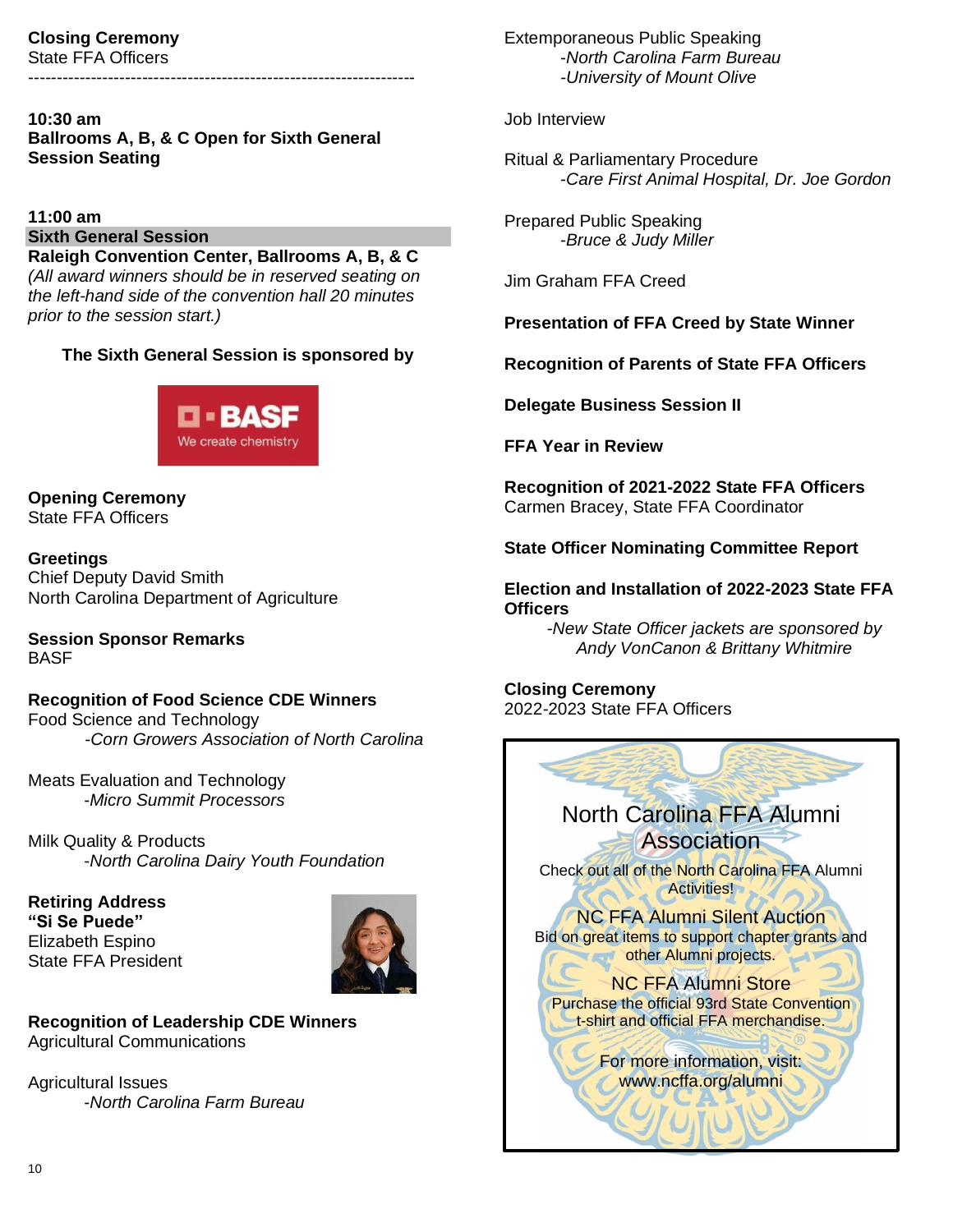#### **First General Session**

#### **Membership Growth Awards**

Highest Membership Growth McDowell Middle FFA Porter Ridge FFA Crest Middle FFA

Highest Percentage Membership Growth Pine Forest FFA Crest Middle FFA St Stephens FFA

## **Previous Career Development Events**

**Agriculture Education** Sydney Whichard, North Lenoir Margaret Davis, West Carteret Mercedes Ledbetter, Southern Nash

## **Agricultural Sales – Senior Division**

Southern Alamance West Rowan C.B. Aycock *High Scoring Individual:* Elayna Dilello, Southern Alamance

## **Agricultural Sales – Junior Division**

South Johnston Southern Alamance West Rowan *High Scoring Individual:* Caroline Woodard, South Johnston *High Scoring Middle Grades* Riverwood Middle

## **Dairy Evaluation – Senior Division**

Providence Grove Watauga South Iredell *High Scoring Individual:* Joseph Coltrane, Providence Grove *High Scoring Middle Grades* Crest Middle Meadow Middle Mount Pleasant Middle

#### **Dairy Evaluation – Junior Division**

**Tuscola Crest** Providence Grove *High Scoring Individual:* Kari Morgan, Tuscola *High Scoring Middle Grades* Bethel Middle Mount Pleasant Middle Crest Middle

#### **Dairy Handlers**

**Pasquotank** 

Hannah Loftin, South Iredell Makayla Hoell, Southern Alamance Natalie Perry, Corinth Holders

#### **Envirothon (Environmental and Natural Resources)** Southern Alamance South Johnston

**Envirothon (Environmental and Natural Resources) - Middle Grades**

High Rock Mount Pleasant Middle Martin Middle

## **Farm Business Management – Senior**

Providence Grove West Rowan **Madison** *High Scoring Individual:* Isaiah Harris, Hobbton

## **Farm Business Management – Junior**

West Columbus **Midway** Madison *High Scoring Individual:* Seth Enzor, West Columbus

#### **High Scoring Middle Grades**

Riverwood Middle Hawley Middle

#### **Horse Evaluation – Senior**

**Orange Currituck Topsail** *High Scoring Individual:* Samantha Durham, Orange *High Scoring Middle Grades* Mount Pleasant Middle Meadow Middle

#### **Horse Evaluation – Junior**

Camden Mount Pleasant Middle **Seaforth** *High Scoring Individual:* Yazmine Garcia, South **Johnston** *High Scoring Middle Grades* Mount Pleasant Middle Meadow Middle Southwestern Randolph Middle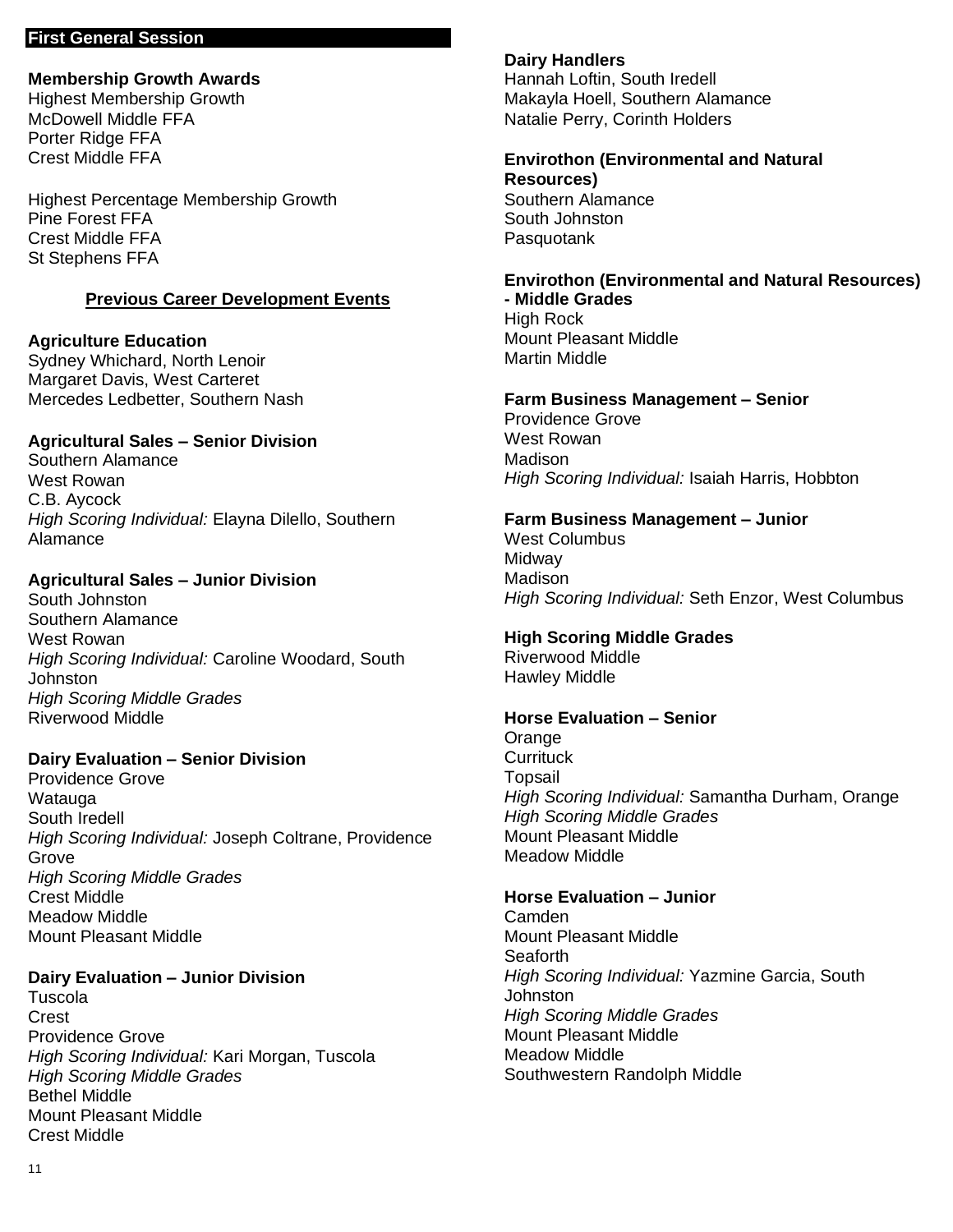**Hunter Safety**

Wheatmore Providence Grove Southern Alamance

## **Land Judging – Senior**

Lumberton West Columbus South Johnston *High Scoring Individual:* Belle Merlo, Lumberton *High Scoring Middle Grades* Meadow Middle

## **Land Judging – Junior**

West Columbus Lumberton Polk *High Scoring Individual:* Samuel Lane, West Columbus *High Scoring Middle Grades* Meadow Middle

## **Livestock Evaluation – Senior**

Camden Bear Grass Charter South Johnston *High Scoring Individual:* Hattie Jo Powell, South Johnston *High Scoring Middle Grades* Clayton Middle Northeastern Randolph Middle Crest Middle

## **Livestock Evaluation – Junior**

Uwharrie Charter Wake Forest Eastern Randolph *High Scoring Individual:* Regan Allred, Eastern Randolph *High Scoring Middle Grades* Sampson Middle Mac Williams Middle North Johnston Middle

**Marketing Plan Millbrook** West Columbus Western Harnett

**Middle Grades Exploring Biotechnology**  Jones Riverwood Middle Princeton Middle

## **Middle Grades Exploring Biotechnology - Quiz Bowl** Riverwood Middle Mount Pleasant Middle

Princeton Middle **Middle Grades Prepared Public Speaking**

Carroll Middle North Iredell Middle Riverwood Middle

## **Middle Grades Ritual & Parliamentary Procedure** Martin Middle Mount Pleasant Middle

Corriher-Lipe Middle

## **Poultry Evaluation**

**Crest** Crest Middle Randleman *High Scoring Individual:* Karen Mondragon, Midway *High Scoring Middle Grades* Crest Middle North Iredell Middle Northeastern Randolph Middle

## **Tractor Driving**

Davis Williams, Midway Colton Crooke, Enka Ben Brockland, Freedom

## **Truck Driving**

Davis Williams, Midway Laci Rozier, Lumberton Luke Tarlton, Forest Hills

## **Veterinary Science**

Southern Alamance **Currituck** Polk *High Scoring Individual:* Ashlyn Ramsey, Polk *High Scoring Middle Grades* Perquimans County Middle Mount Pleasant Middle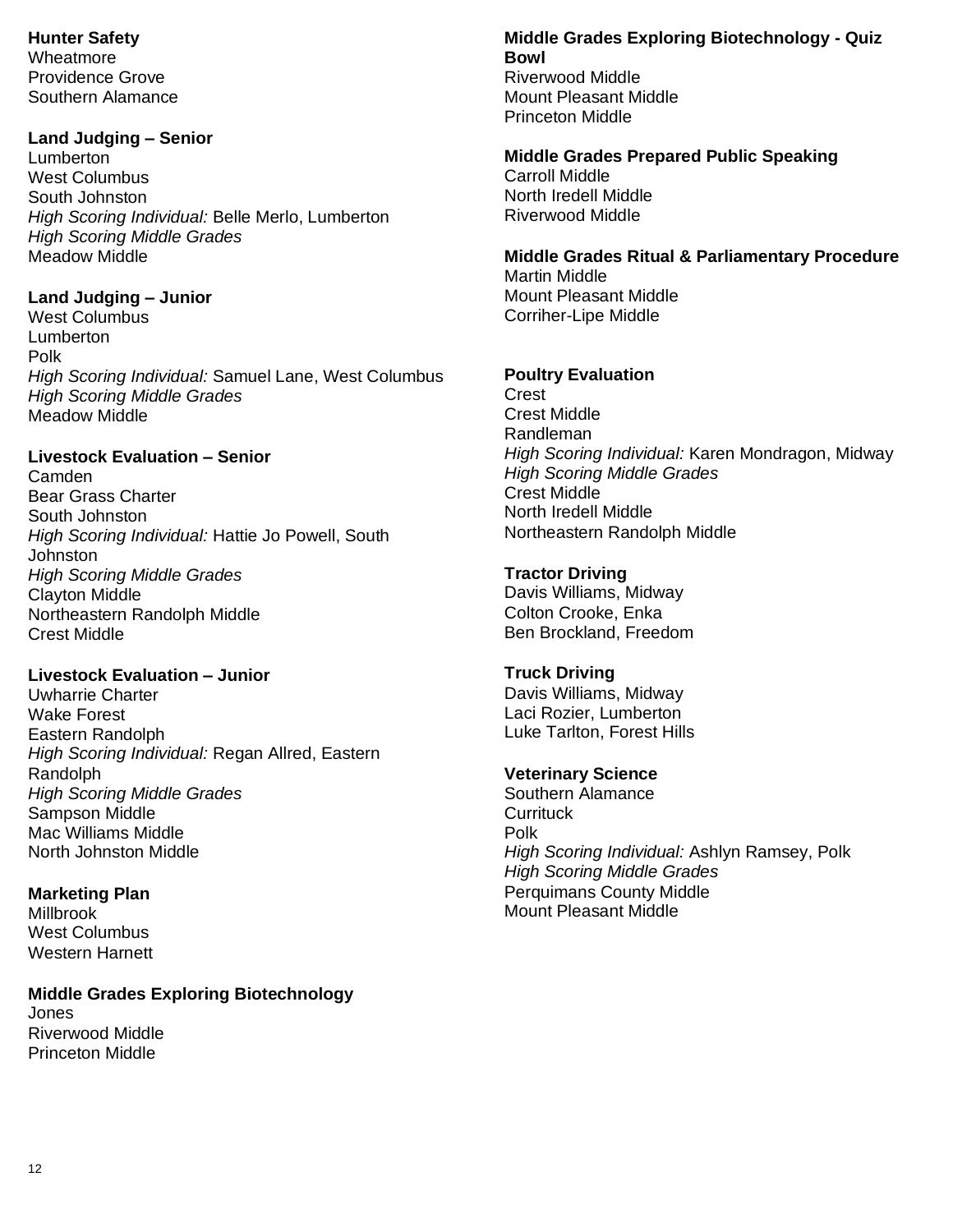#### **Second General Session**

#### **North Carolina FFA Alumni Council**

Justin Preddy Gwen G. Clark Kevin Kinlaw Malachi Curtis Glenn Howell Brittany Chester Brett Huggler Chase Tew Sandy Hatley Gray Palmer Misty Lambert Joshua Bledsoe Carmen Bracey Alycia Thornton Zannah Tyndall

#### **State Officer Candidates**

Sydney Loflin, High Rock Madison Aloia, Jones Belle Merlo, Lumberton Isabelle Fanning-Wilson, Madison Javian McMillan, NERSBA Hunter Carlson, Pinecrest John McCrimmon, Pinecrest Destiny Wilson, Spring Creek Ellen Edgy, Topsail Preston Spencer, Wake Forest Madeline Kluttz, West Rowan Alexis Norwood, Western Harnett

#### **American Degree Candidates**

Kolton Buff, Bandys Spencer Dibble, Bandys Sarah McAllister, Bandys Jesse Pope, Bandys Lydia Titus, Bandys Shade Wilbanks, Brevard Kali Kasulis, C.B. Aycock Rachel Tarkington, Camden Trey Bryant, Cape Fear Marlie Horne, Cape Fear Stephanie Kinchen, Cape Fear Dallas Wilson, Cape Fear Jenna Thornton, Clinton Anna Brown, Corinth Holders Dakota Davis, Crest Abigail Rose, Currituck Taylor Dail, East Duplin Brodie Smith, Eastern Randolph Erin Wills, Eastern Randolph Keirston Cochran, Franklin Hannah Houk, Freedom Madelyn Slade, Gray`s Creek Megan Amend, Heritage

Tripp Johnson, Hobbton Samantha Ritch, Jordan-Matthews Gabriella Smith, Lake Norman Hunter Beasley, Lumberton Tyler Edwards, Lumberton Cassie Farmer, Lumberton Sarah Kaukola, Lumberton Elizabeth McDonald, Lumberton Anna Mercer, Lumberton Autumn Pittman, Lumberton Jordan Smith, Lumberton Trevor Stone, Lumberton Christopher Taylor, Lumberton Benjamin Garrett, Madison Cameron Waldroup, Madison Sapna Chhabra, Millbrook Jackson Lamm, Millbrook Allison Nidiffer, Millbrook Leila Noufal, Millbrook Avery Shelton, Millbrook Haley Barnhardt, Mount Pleasant Brianna Colosi, Mount Pleasant Dakota Anderson, North Iredell Kody Brown, North Iredell Austin Chambers, North Iredell Allison Cook, North Iredell Laurel Gray, North Iredell Jacob Deaver, North Lenoir Elizabeth Espino, North Lenoir Haylee Davis, North Moore Caroline Briley, NERSBA Olivia Briley, NERSBA Allie Dickinson, NERSBA Katie Harris, NERSBA Bailey Jones, Northwood Alexander Palmer, Orange Ayres Grice, Overhills Hannah Mayo, Princeton Sandra Blevins, Providence Grove Abigail Foust, Providence Grove Haley Searcy, Providence Grove Cassidy Sharpe, Randleman Erin Bryan, Richlands Brittany Beasley, South Johnston Emily Eldridge, South Johnston Alexis Barefoot, South Johnston Taylor Rhodes, South Johnston Abigail Zentmeyer, South Rowan Jocelyn Russell, Southwestern Randolph Jonathan Smart, Tuscola Joseph Smart, Tuscola Gavin Brady, Uwharrie Charter Jodie Horne, West Craven Lainey Meekins, West Craven Seth Brown, West Rowan Noah Holshouser, West Rowan Taylor Walton, West Rowan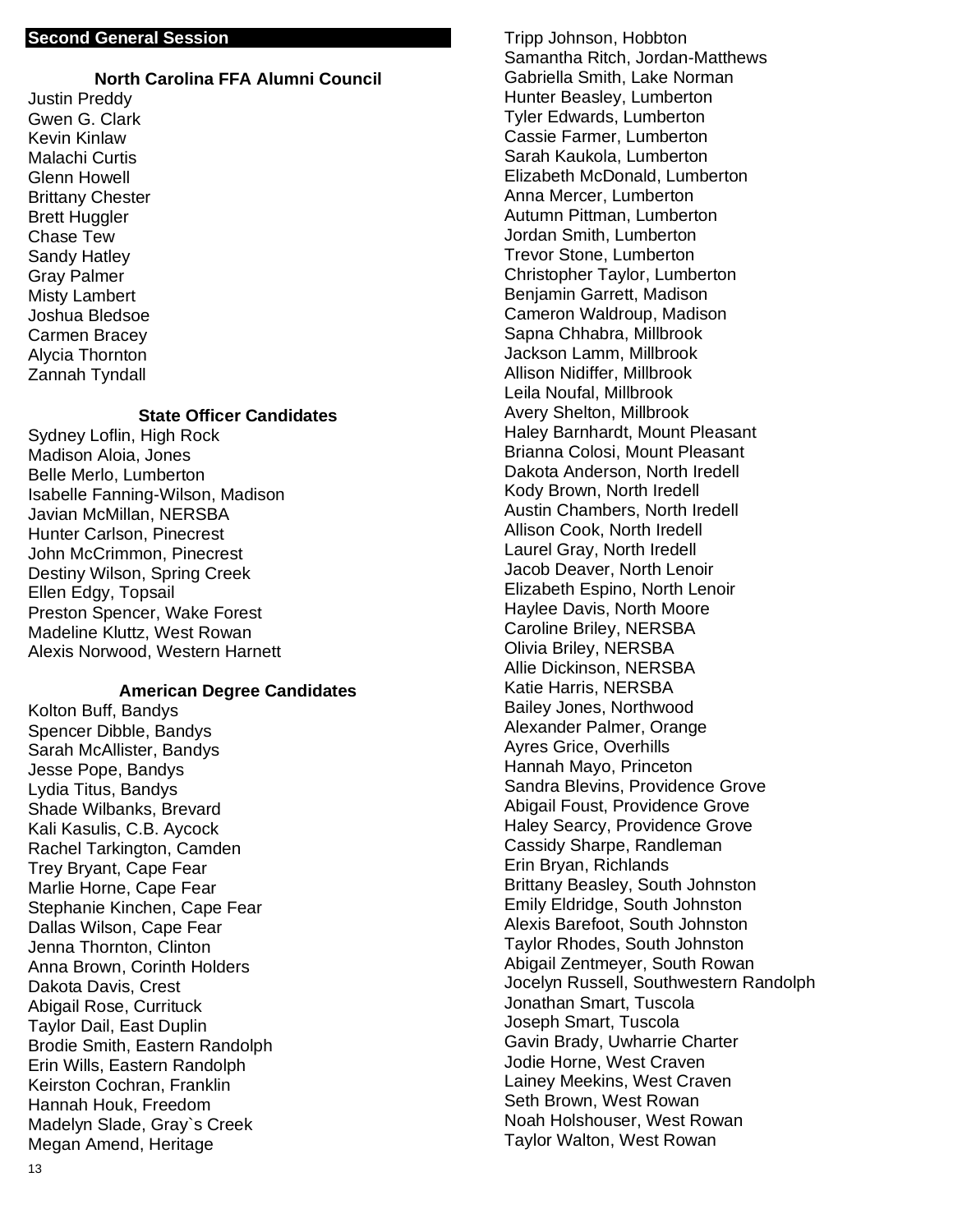Jack Wilhelm, West Rowan Jessie Cline, West Rowan Ryan Currin, Western Harnett Chesley Johnson, Western Harnett

## **State Star Awards**

## **State Star Farmer Finalists**

Jaxon Herlocker, North Stanly Calyn Taylor, Greene Central David Tyndall, South Lenoir

#### **State Star Placement Finalists** Samantha Ashley, Chowan Amber Dickinson, Southside Benjamin Sweet, West Rowan

**State Star Agriscience Finalists** Abigail Zentmeyer, South Rowan

## **State Star Agribusiness Finalists**

Bailey Dyson, Davie County Warren Fogleman, Millbrook

## **State FFA Degree Recipients (A–Z by chapter)**

14 Avery Cook, Alexander Central Austin Sink, Alexander Central Kayla Lewis, Athens Drive Dylan Tucker, Athens Drive Brooke Brewer, Avery County Abbie Burleson, Avery County Cameron Burnop, Avery County Kella Clark, Avery County Sara Nelson, Avery County Kayce Bailey, Bandys Andrew Burris, Bandys Sierra Lane, Bandys Leah Lasala, Bandys Levi Meadows, Bandys Morgan Moose, Bandys Clayton Propst, Bandys Hannah Vanhoy, Bandys Peyton Wesson, Bandys Madeline Chandler, Bear Grass Charter Jamisyn Edwards, Bear Grass Charter James Holliday, Bear Grass Charter Landon Mizell, Bear Grass Charter Sierra Price, Bear Grass Charter Isabella Wiggins, Bear Grass Charter Abby Edmundson, Beddingfield Wyatt Schratwieser, Camden Sydney Ivey, Cape Fear Lillie Martinez, Cape Fear Jacob Martin, Chase Samantha Ashley, Chowan Trinity Copeland, Chowan Elizabeth Daniels, Chowan

Kennedy Francis, Chowan Olivia Layton, Chowan Harrison Young, Chowan Lanie Deyo, Cleveland Bryn Boney, Clinton Gralin Byrd, Corinth Holders Toby Hocutt, Corinth Holders Kira Narron, Corinth Holders Emily Oberman, Corinth Holders Reagan Carver, Crest Lucas Russell, Crest Daniel Walker, Currituck Emery Donlan, Cuthbertson Reagan Young, Cuthbertson Hunter Williams, D.H. Conley Bailey Dyson, Davie County Dixie Leatherman, East Burke Meredith Brooks, East Carteret Caroline Harrison, East Carteret Kaci Denmark, East Davidson Matthew Thornton, East Davidson Megan Epley, East Duplin Bailey Blalock, East Wake Lillie Cantin, East Wake Warren Gray, East Wake Caleb Gray, Eastern Wayne Landon Smith, Eastern Wayne Gracie Shields, Freedom Ashley Cloer, Green Level Calyn Taylor, Greene Central Delaney Edwards, Heritage Emily Gott, Heritage Nathan Halsey, Heritage Abby Lessy, Heritage Austin Faircloth, Hobbton Isaiah Harris, Hobbton George Montague, J.F. Webb Madison Aloia, Jones Maitland Howard, Jones Briana Jackson, Jones Laura Smith, Jones Dustin Taylor, Jones Cheyenne Lyle, Knightdale Nyx Marlowe, Knightdale Bryce Honeycutt, Lakewood Gage Anderson, Lumberton Dalton Beasley, Lumberton Tyler Coker, Lumberton Luke English, Lumberton Ian Evans, Lumberton Reanna Grimsley, Lumberton Emily Hall, Lumberton Anthony Hunt, Lumberton Dallas Ivey, Lumberton Samuel Jackson, Lumberton Naryiah Jacobs, Lumberton Linda Leggett, Lumberton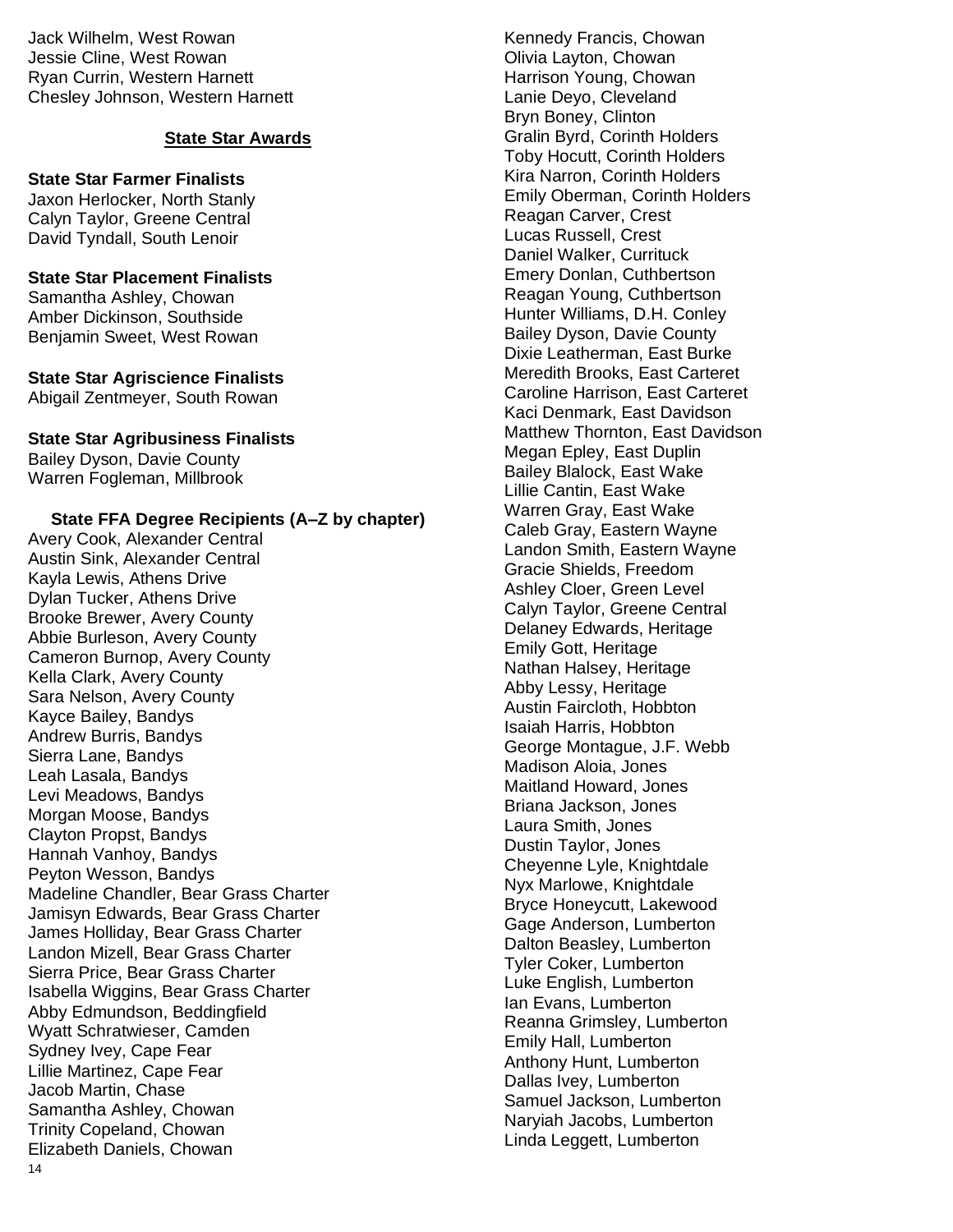Micah Locklear, Lumberton Emily McDaniel, Lumberton Kamryn McInnis, Lumberton Ivey Nolley, Lumberton Kaitlyn Parker, Lumberton Emma Risen, Lumberton Lauren Wilkerson, Lumberton Jennifer Blankenship, Madison Isabelle Fanning -Wilson, Madison Joshua Gray, Madison Serena Russ, Madison Victoria Cooke, Millbrook Warren Fogleman, Millbrook Allison Nidiffer, Millbrook Leila Noufal, Millbrook Mary -Mak Burris, Mount Pleasant Vincent Farrell, Mount Pleasant Alana Finley, Mount Pleasant Marianna Harrison, Mount Pleasant Angel Thompson, Mount Pleasant Clay Shook, North Buncombe Hailey Eason, North East Carolina Prep Samuel Church, North Iredell Alleigh Johnson, North Iredell Kace Wilson, North Iredell Drew Bostic, North Lenoir Hannahbelle Heath, North Lenoir Nadjia Massamba, North Lenoir Mary Anna Respess, North Lenoir Sydney Whichard, North Lenoir Sarah Booth, North Stanly William Booth, North Stanly Jaxon Herlocker, North Stanly Wyatt Clifton, NERSBA Katelyn Gurganus, NERSBA Noah Johnson, NERSBA Kaleigh Jordan, NERSBA Javian McMillan, NERSBA Logan Wallace, NERSBA Gabriel Wynne, NERSBA Logan Charles Quinlan, Northwood Matthew Messick Sullivan, Northwood Samantha Durham, Orange Lauren Hoesli, Orange Parker Lane, Orange Kailey Latta, Orange Mark Marochak, Orange Zachary Phipps, Orange Hayleigh Whipp, Orange Isabel Tremble, Overhills Noah Johnson, Pamlico Amber Helms, Piedmont Sallie Parker, Piedmont Madeline Taylor, Piedmont Hunter Carlson, Pinecrest John McCrimmon, Pinecrest Ian Bryson, Pisgah

Kaylee Leatherwood, Pisgah John Breedlove, Providence Grove Joseph Coltrane, Providence Grove Lemuel Coltrane, Providence Grove Hunter Sexton, Providence Grove Seth Turner, Providence Grove Emma Green, Randleman Brady Hopper, Randleman Ethan Hulin, Randleman Allie Richards, Randleman Brooklyn Sharpe, Randleman Joseph Yates, Randleman Austin Lambert, Richlands Carolina Lauret, Richlands Karly Denning, Rosewood Jackson Taylor, Rosewood Abigail Mullins, South Iredell Logan Stevens, South Iredell Jackson Durham, South Johnston Morgan Simpson, South Johnston David Tyndall, South Lenoir Ty Lowery, South Rowan Kevin Rodriguez, South Rowan Julia Allred, Southern Alamance Payton Jarvis, Southern Alamance Jahbez Roach, Southern Alamance Carter Tumey, Southern Alamance Madison Boulware, Southern Guilford Mujtaba Raja, Southern Guilford Grayson Braswell, Southern Nash Trace Christman, Southern Nash Dustin Gibbs, Southern Nash Nathan Kiger, Southern Nash Mercedes Ledbetter, Southern Nash Tyler Ramsey, Southern Nash Brandon Cashwell, Southern Wayne Matthew Bullock, Southside Alexandra Clark, Southside Amber Dickinson, Southside Carson Edwards, Southside Madison Grimsley, Southside Yasmin Woolard, Southside Darren Britt, Southwestern Randolph Chandra Clark, Southwestern Randolph Derli Diaz -Soto, Spring Creek Anthony Pablo, Spring Creek Mallorie Hemric, Starmount Randall Griggs, Swain County Riley Hobson, Topsail Morgan Wilson, Topsail Trey Hayes, Union Tatiana Martinez, Union Makyla Alexander, Union Pines Garrett Caddell, Union Pines McKayla Kirk, Union Pines Kyra Zeller, Union Pines Caroline Becker, Wake Forest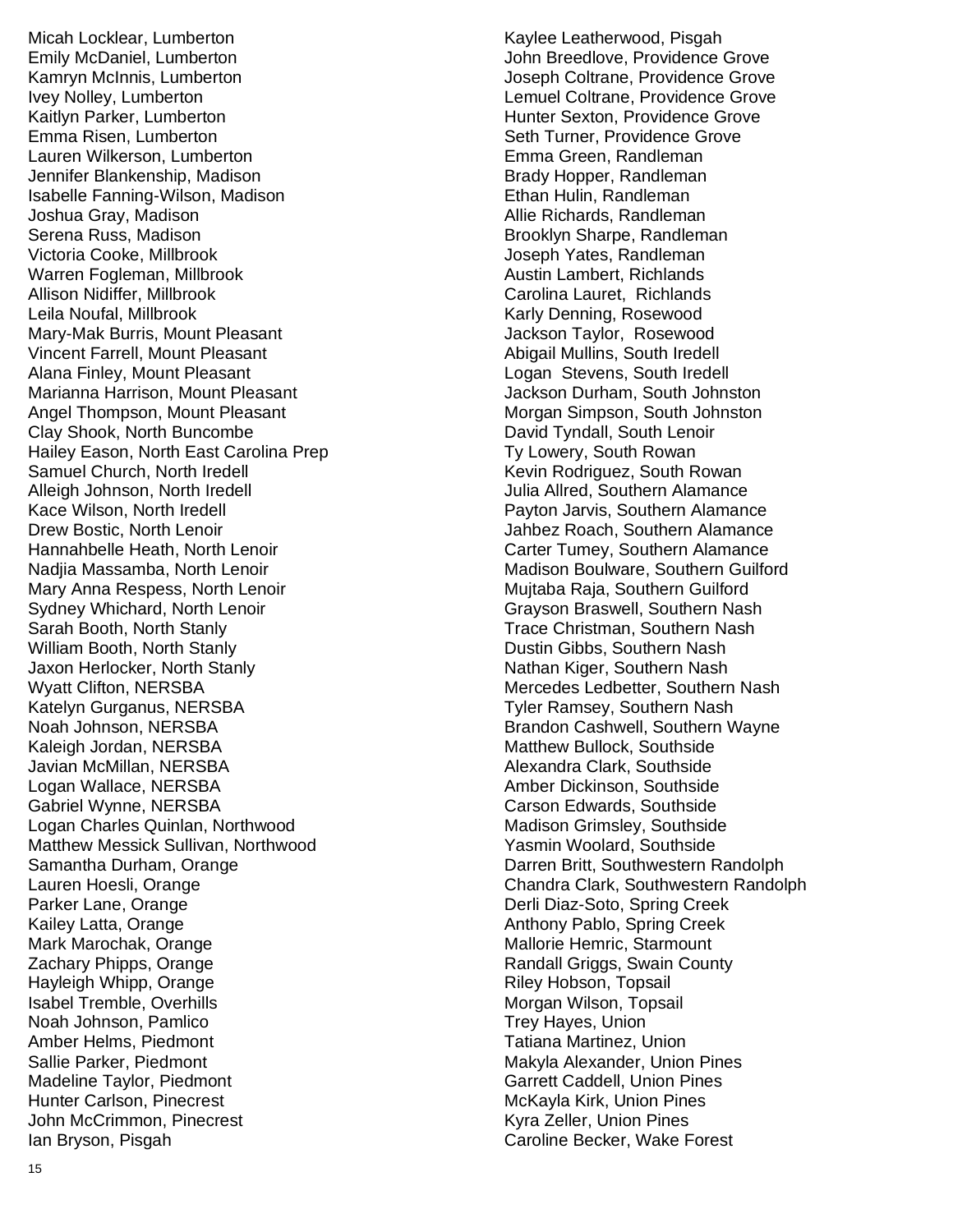Julianna Blume, Wake Forest Lacey Bradford, Watauga Trinity Clark, West Brunswick Stella Kissell, West Brunswick Margaret Davis, West Carteret Madison Reavis, West Carteret Kellyn Jarvis, West Columbus Ian Williamson, West Columbus Piper Branton, West Craven McKayla Dawson, West Craven Morgan Everett, West Craven Samantha Hunnings, West Craven Carson Lackey, West Craven Taylor Rogers, West Craven Josie Correll, West Rowan Alexis Hagler, West Rowan Summer Kennedy, West Rowan Kyrsten Kepley, West Rowan George Macon Kluttz, West Rowan Madeline Kluttz, West Rowan Edward Starnes, West Rowan Benjamin Sweet, West Rowan Brooklyn Edwards, West Stanly Trace Adams, Western Harnett Allie Adcock, Western Harnett Maddie Byerly, Western Harnett Landon Davis, Western Harnett Briana Gentry, Western Harnett Trenton Gregory, Western Harnett Tristan Stewart, Western Harnett Kenley McPherson, Whiteville Lillian Soles, Whiteville

## **Third General Session**

#### **North Carolina FFA Scholarship Recipients**

#### **Alpha Gamma Rho Michael E. Bayne Memorial Scholarship** Hannah Freeman, South Johnston

**Cy Vernon FFA Endowment Scholarship**  Caroline Williams, Heritage

**Charles Messer Beef Scholarship** Silver Hyatt, North Buncombe

#### **G & R Farms Scholarship**

Emily Gott, Heritage Preston Spencer, Wake Forest Charles Robertson, D.H. Conley

## **NCSU Collegiate FFA Endowment**

Adam Miller, South Johnston

## **WLC Scholarship Recipients**

Michael Callahan, Crest Ella Broos, East Davidson Briana Jackson, Jones Joshua Gray, Madison Victoria Cooke, Millbrook Matthew Sullivan, Northwood Caden Robinette, North East Carolina Prep Sydney Whichard, North Lenoir Lilly Patterson, North Moore Hunter Thompson, Triton Allison Higgins, Wallace Rose-Hill Taylor Rogers, West Craven Talton Correll, West Rowan Andrew Mead, West Rowan

## **Middle Grades SAE Award Winners (Scrambled Order)**

Rhian Barnett, Mount Pleasant Middle Madox Barrier, Mount Pleasant Middle Luke Burris, Mount Pleasant Middle

## **Proficiency Awards (Scrambled Order)**

## **Agricultural Communication**

Katelyn Gurganus, NERSBA

## **Agricultural Education**

Avery Cook, Alexander Central Lanie Deyo, Cleveland Vincent Farrell, Mount Pleasant

#### **Agricultural Mechanics - Repair and Maintenance – Placement**

Blake Moore, West Rowan Adrianna Parrish, Chowan Logan Wallace, NERSBA

#### **Agricultural Processing**

Sydney Loflin, High Rock Caden Robinette, North East Carolina Prep Carson Williams, Princeton

## **Agricultural Sales – Placement**

Erin Warwick, Lumberton Gracie Morre, South Johnston Lauren Corriher, West Rowan

#### **Agricultural Services**

Devin Hayes, Lumberton Harrison Shell, South Rowan George Kluttz, West Rowan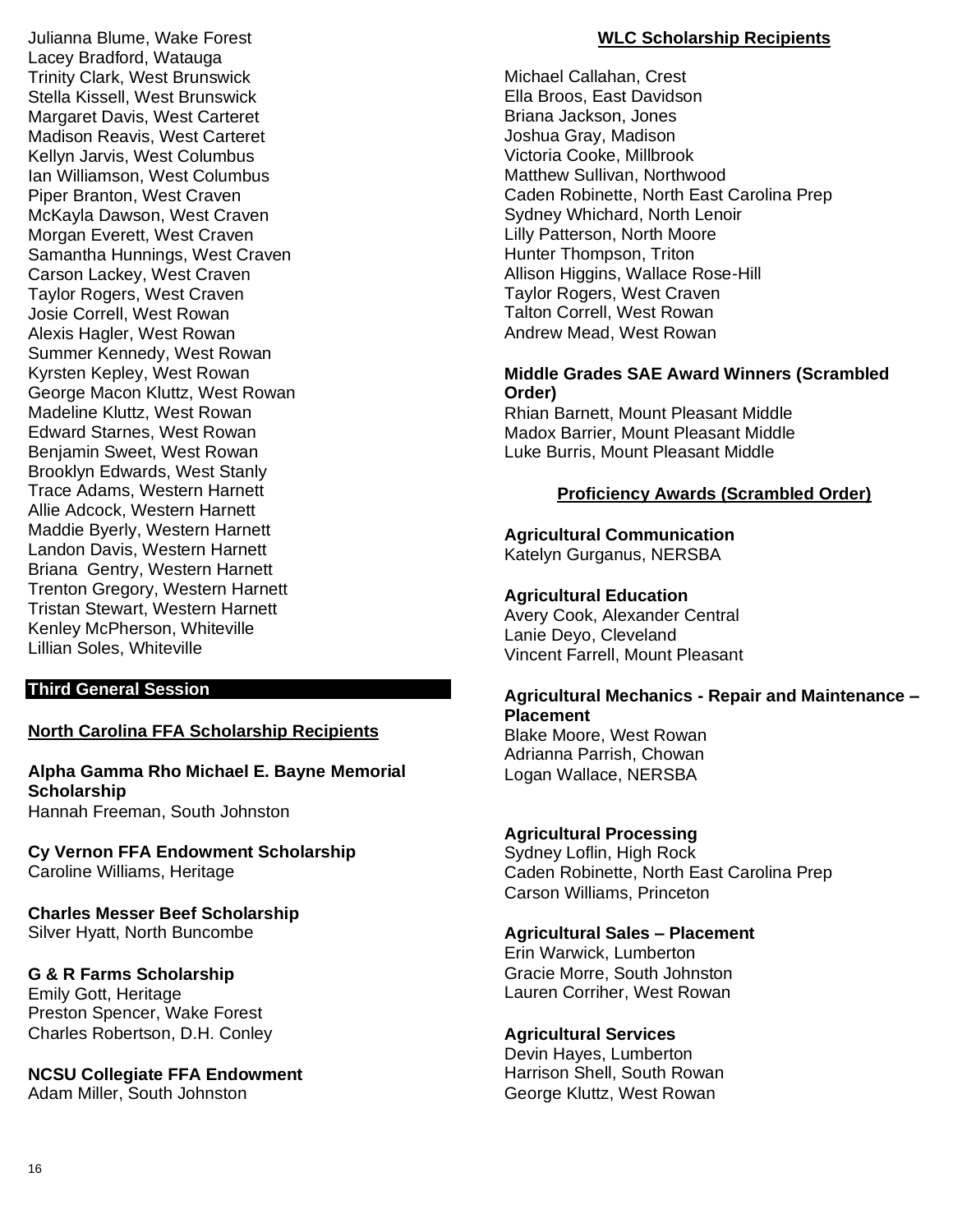**Beef Production – Entrepreneurship** Madison McLean, Lumberton Miranda Miller, West Rowan Aislinn Stroupe, North Buncombe

**Beef Production – Placement** Reanna Grimsley, Lumberton Schyler Crocker, North Johnston Ava Wood, West Johnston

**Diversified Agricultural Production** Trace Chatham, Alexander Central William Howard, Richlands Josie Correll, West Rowan

**Diversified Horticulture** Madeline Taylor, Piedmont

**Diversified Livestock Production** Madison Aloia, Jones Emma Raynor, South Lenoir Travis Cox, Richlands

**Equine Science – Placement** Lucas Huffstetler, Burns Kaitlyn Keen, Cape Fear Kira Narron, Corinth Holders

**Forage Production** Edward Starnes, West Rowan

**Forest Management and Products** Joshua Shaver, West Rowan

**Fruit Production** Emily Hall, Lumberton

**Goat Production** Brooklyn Edwards, West Stanly Harrison Shell, South Rowan

**Grain Production** Jaxon Herlocker, North Stanly

**Landscape Management** Garrett Barnes, Alexander Central Warren Fogleman, Millbrook Lucas Russell, Crest

**Nursery Operations** Lanie Deyo, Cleveland Isaiah Harris, Hobbton

**Poultry Production** Noah Abel, Bear Grass Charter Ian Evans, Lumberton Amelia Peck, Wakefield

**Sheep Production** Joshua Wilson, West Rowan

**Small Animal Production and Care** Rachel Hassell, Gates County Benjamin West, Midway Alexis Hagler, West Rowan

**Specialty Animal Production** Katie Bryan, Richlands Frankie Mahaney, Southern Alamance

**Specialty Crop Production** Daniel Kornegay, Princeton David Tyndall, South Lenoir

**Swine Production – Entrepreneurship** Hannah Nixon, Chowan

**Turfgrass Management** Benjamin Sweet, West Rowan

**Vegetable Production** Madeline Kluttz, West Rowan Samuel LeQuire, Princeton

**Veterinary Science** Caroline Williams, Heritage

**Wildlife Production and Management** Anthony Gamboa, NERSBA Caleb Knudsen, Cape Fear Mason Lee, West Rowan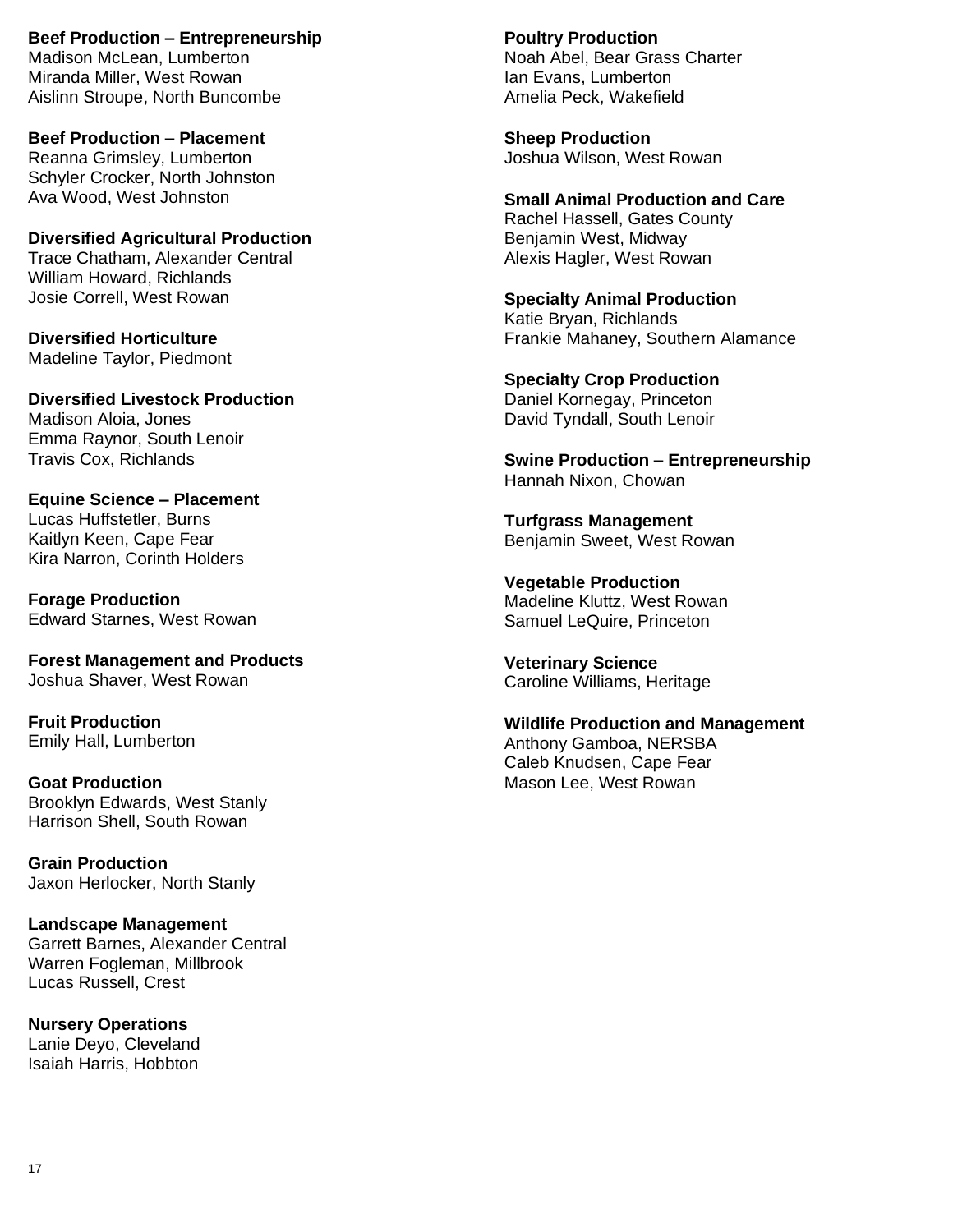## **Fourth General Session**

## **North Carolina FFA Foundation Advisory Board** Chuck Benson Ashley Collins

DeShon Cromartie Tommie Dale Jimmy Gentry Wells Hall Skipper Jones Sabrina Patton Sterlina Smith Chase Tew Howard Williams

## **Schools & Advisors of State Officers**

Ray Lisenby, Topsail Advisors: Christopher Hicks, Haley Kelso

Samantha Ritch, Jordan-Matthews Advisors: Marguerite Fields Mentors: Cara Dunnavant, Betty Campbell, Lloyd **Campbell** 

Sarah Landers, Madison Advisors: Chad Ayers, Adam Byrd

Gray Palmer, Orange Advisor: Cole Watkins, Alexis Cates, David Latta

Haylee Davis, North Moore Advisors: Bradley and Holly Kidd Mentor: Camber Starling

Elizabeth Espino, North Lenoir Advisors: Erin Berg, Reggie Jenkins, Ray Scott Spence II Mentor: Savannah Currens

#### **2020 Honorary State FFA Degree Recipients**

Corey McMillan Candace Turney Trey Michael Randy Cruse Andy VonCanon DeShon Cromartie Ashley Collins Randy Maness Donnie Lassiter Jennifer Cahoon James Nicholas Nance Bob Nesbitt Terry Brown Mark Walker Steven Calloway Justin Gillespie

Ted Manzer Johnny Capps John Hardee Karen Cox Olivia Haigler James and Melissa McLamb Jason and Kelly Tyndall Daniel and Elizabeth Amend Mark and Amanda Curtis Frederick and Stefanie McAdoo Gay Bass Milton McLamb

#### **2021 Honorary State FFA Degree Recipients**

Hope Mauney Tara Taylor Justin Snyder Liz Riley Cliff Ruth Bernard Dockery Alycia Thornton Jennie Gentry William Farmer Jeff Jennings Carrie Gray Chase Tew Robert Covington Scott Southern Lee Goodnight Hilda Goodnight Kelly Richardson Eric Honeycutt Amber Nead Terry Currin Josh Justice JD Sink Gale Wells-Brickhouse Ben Shumate Kevin Franklin Buffy Everette John and Susannah Hobbs Buddy and Brianne Meads Hugh and Ann Clifton Roy Jr. and Amy Johnson Carl and Cindy Riley Larry and Jeanne Zentmeyer

#### **2022 Honorary State FFA Degree Recipients**

Aleza H. Jones Dr. Theodore "Ted" Feitshons Bryan Holloway Doug Sutton Richard Preisser Ashlynn Spell Jeff Camden Wells Hall Mark Sigmon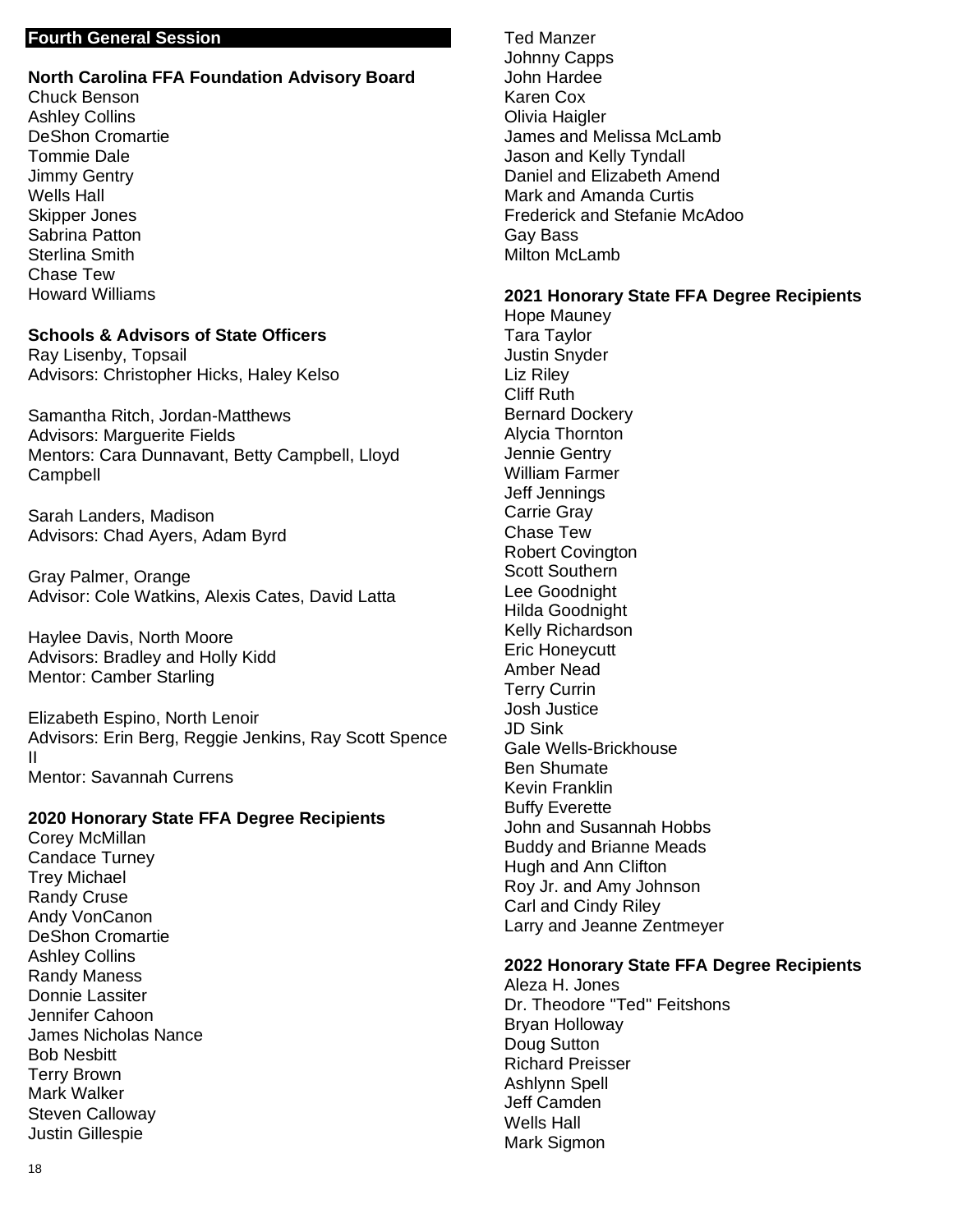Brent Jackson Jeff Elmore Julian Smith Carson Phipps Anne Potts Blackwell Howard Scott Justin Preddy Mark Stampe Chris Hart Dan Harris Tyler Mitchell Matt Owen Andy Cole Becky Gurganus Kristina Brake Kelly Meadows Dixon Jessica Real Romero & Agustin Espino Sanchez Stephanie Davis Manley & Kathy Palmer Brad & Melissa Landers Sherry & Steven Ritch Sayreia Lisenby

## **Fifth General Session**

**North Carolina FFA Association Board of Directors** Wendy Warner Chastity English

Sandra Maddox Gina Raicovich Jerianne Taylor Justin Preddy Elizabeth Espino Haylee Davis Gray Palmer Sarah Landers Samantha Ritch Ray Lisenby Johnny Jessup Janet Harris David Overcash Bryant York Tara King Ashley Gilbert Nick Anders Amber Nead Cathy Berrier Clark Adams Matt Harris

#### **National Chapter Award – Gold**

Bear Grass Charter Southside Corinth Holders Crest

**Currituck** Davie County **Lumberton Madison** Mount Pleasant Middle **NERSBA** North East Carolina Prep **Northwood** NC School for the Deaf Richlands Rockingham County Rosewood South Johnston South Rowan Southern Alamance St. Stephens West Rowan Western Harnett Woodington Middle

#### **National Chapter – Superior**

Alexander Central **Bandys Burns** Chowan Freedom Garner Gray's Creek **Heritage** Millbrook Overhills Spring Creek **Topsail** Union Wakefield Watauga West Johnston Western Alamance

#### **2022 National Convention Delegate – State Applicants**

Levi Meadows, Bandys Madeline Chandler, Bear Grass Charter Euzelia Mae Jackson, Crest Carson Park, Garner Emily Merritt, Gray's Creek Emerson Wood, Heritage Emily Taylor, Hobbton Anna Hobbs, Lakewood Kamryn McInnis, Lumberton Joshua Gray, Madison Hannabelle Heath, North Lenoir Lilly Patterson, North Moore Matthew Sullivan, Northwood Travis Cox, Richlands Morgan Simpson, South Johnston Emma Raynor, South Lenoir